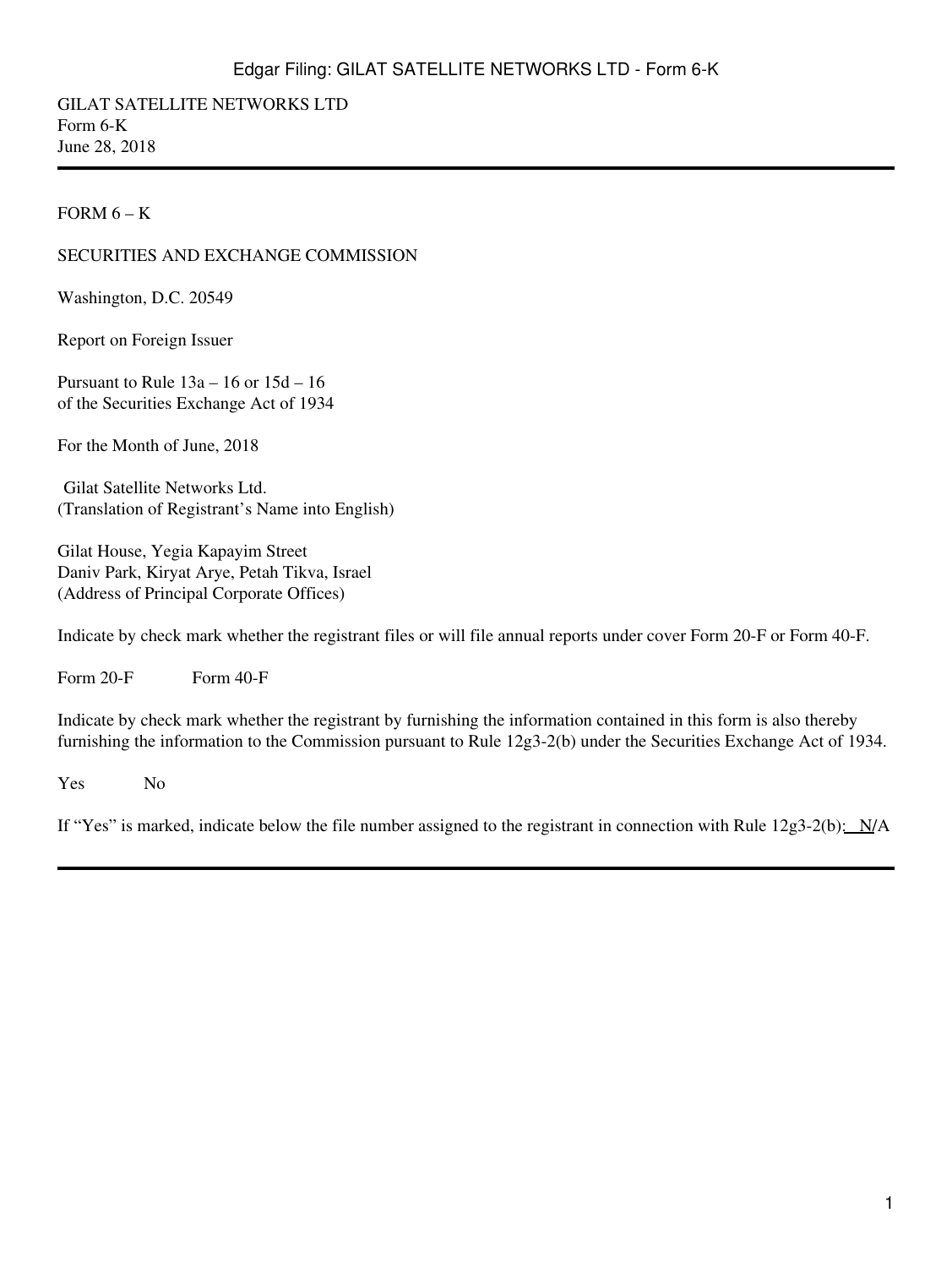Attached hereto is Registrant's press release dated June 28, 2018, announcing that Gilat Awarded \$153.6 Million by Fitel Peru for Regional Telecommunications Projects.

Signature

Pursuant to the requirements of the Securities Exchange Act of 1934, the Registrant has duly caused this Report to be signed on its behalf by the undersigned, thereunto duly authorized.

> Gilat Satellite Networks Ltd. (Registrant)

Dated June 28, 2018 By:/s/ Yael Shofar Yael Shofar General Counsel

Page 2 of 4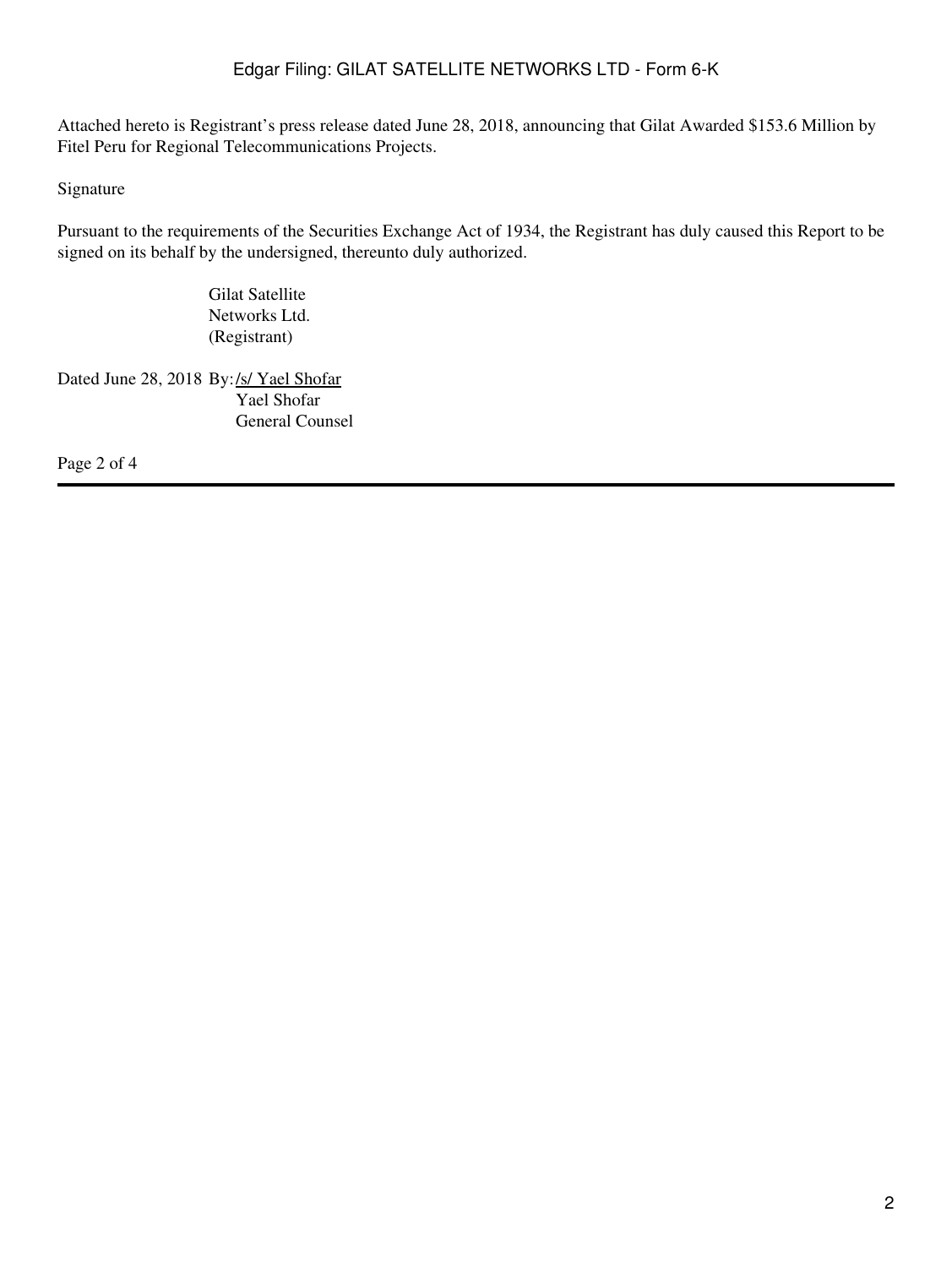Gilat Awarded \$153.6 Million by Fitel Peru for Regional Telecommunications Projects

Additional revenues expected for network capacity and services to address the growing needs for voice, data, and internet in these regions

Petah Tikva, Israel, June 28, 2018 -- Gilat Satellite Networks Ltd. (NASDAQ, TASE: GILT), a worldwide leader in satellite networking technology, solutions and services, announced today a new award by Peru's Fitel (Fondo de Inversion en Telecomunicaciones / Telecommunications Investment Fund) for two additional regional telecommunications infrastructure projects totaling \$153.6 million. The Amazonas region was awarded for \$108 million and the Ica region for \$45.6 million. Gilat expects additional revenues to be generated by selling network capacity to cellular carriers to address the growing needs for voice, data, and internet in these regions, as well as the development of platforms for e-learning, e-health and e-government.

Fitel awarded the new regions of Amazonas and Ica to Gilat in addition to the four telecommunications projects that are nearing completion, in the regions of Huancavelica, Ayacucho, Apurimac and Cusco. In the two additional regions, Gilat will build the infrastructure required to support the Peruvian population including connecting schools, police stations and health centers.

"The fact that Gilat was awarded two additional regional projects by Fitel for over \$153 million testifies to the confidence placed in our ability to deploy massive telecommunications projects under challenging conditions," said Arieh Rohrstock, General Manager Gilat Peru and Corporate VP. "Gilat's interest and long term goal with the six regions won so far, and potentially additional future regional wins, is to turn Peru into a source of secured, multi-year, significant, profitable revenue, generated from both secure government fees as well as from selling services such as e-learning, e-health and other OTT services."

"It is a pleasure to see the continued effort and materialization of providing broadband through financing contracts, this time delivering service to the Amazonas and Ica regions," said Virginia Nakagawa, Vice Minister of Communications, Peru. "Furthermore, I personally congratulate ProInversion for executing a transparent and flawless process that has successfully concluded by closing of these contracts with Gilat."

### About the Fitel Peru Award

Fitel's regional initiative represents the complementary phase of the Peruvian National Fiber Backbone project, aimed to connect rural villages to broadband services. Within the framework of this phase, Gilat won the bid for regional projects – in Amazonas and Ica.

The fiber-optic Transport networks will be built and transferred to the Ministry of Telecommunications after a period of no more than 18 months, while the Access networks based on wireless technologies will be built and operated by Gilat for 10 years.

In the frame of the Access network operation obligations, Gilat will connect about 632 public institutions in 349 remote villages to broadband services.

Page 3 of 4